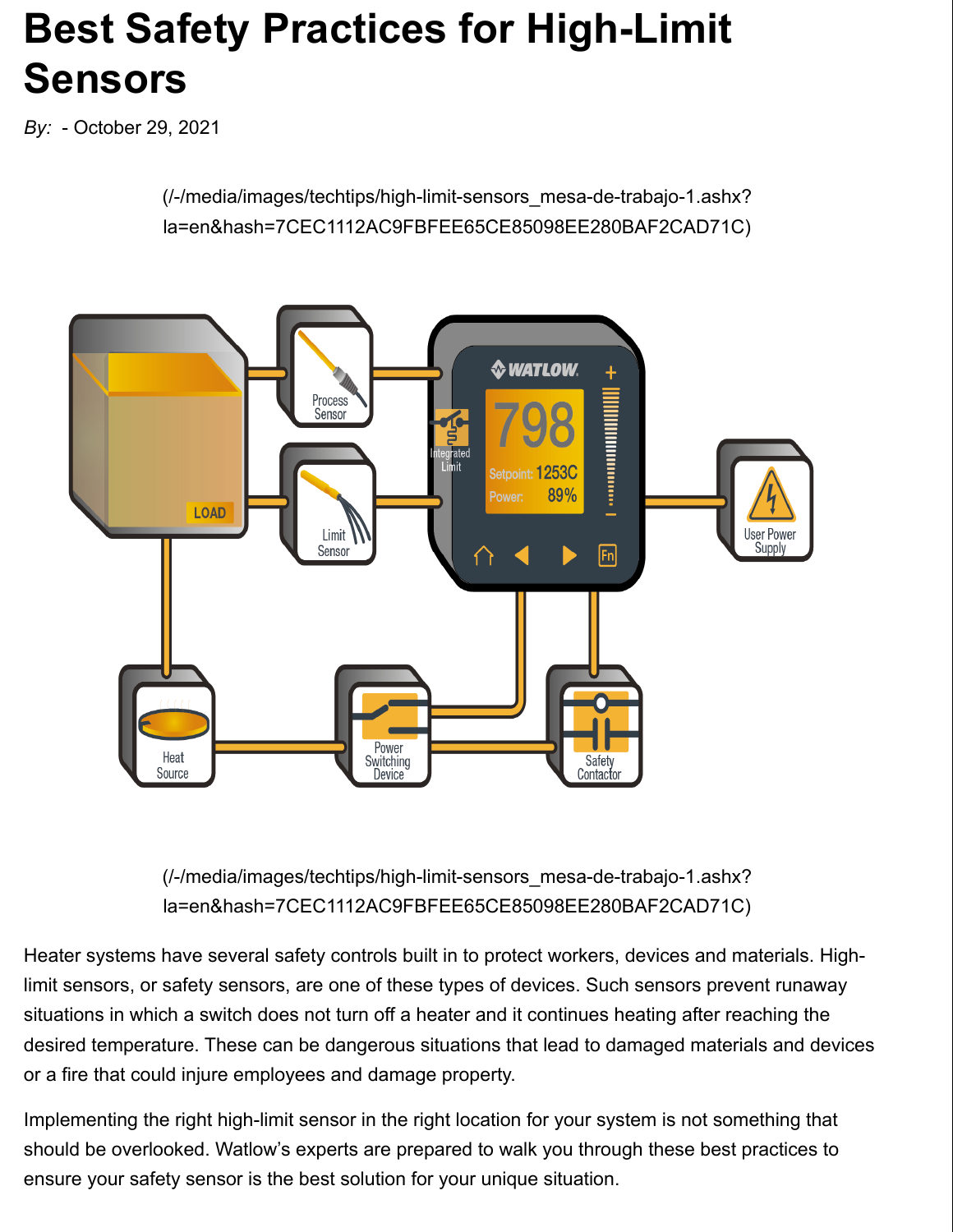#### **What is a High-Limit Sensor?**

A high-limit sensor is a redundant sensor designed to monitor the temperature of a heater or the material it is heating. The safety sensor is connected to a high-limit controller, likely a mechanical contactor. In the event that a primary sensor or switch fails to turn off the heater after reaching the desired temperature and the heater continues to function, the high-limit controller disables the heater when the sensor reads a predetermined unsafe temperature. This redundant system activates any time there is a fault in the thermal loop of a system.

For example, a hot tub has a high-limit sensor to prevent the water from getting too hot. If the primary sensor fails, the heater will continue to heat the water. When the water temperature reaches a certain level, between 110 and 120 degrees Fahrenheit, the high-limit sensor will disable the heater.

To provide additional safety, when the high-limit sensor trips the system, users are "latched out" until the system is inspected and reset by an operator, system designer or manufacturing engineer. Once the primary sensor is replaced and the system is reset, it can begin to operate as designed. In the spa example, the high-limit sensor will likely disable the pump in addition to the heater. A technician would need to inspect the hot tub and replace the primary sensor – and other defective parts, if necessary – before resetting the system.

#### **What is the Best Location for a High-Limit Sensor?**

Typically, high-limit sensors are included in the design of a heater and the designer of the device selects the location for the safety sensor. The majority of safety sensors on heaters are located near the top of the device as close to the heating element as possible. The thermal energy created by the heater is going to rise, so the top of the heater will experience the highest temperatures.

Multiple high-limit sensors are used on big heaters. A very large circulation heater may have several safety sensors to help identify failures in different sections of the heater. This approach allows operators to identify a potential issue before it becomes a bigger problem.

### **What Type of Sensor is Best Suited for High-Limit Applications?**

There are three types of temperature sensors: Thermocouples, RTDs and thermistors. (Click this link for more details on the types of sensors.) For high-limit sensors, thermocouples are typically the best choice for safety shutdown systems. Thermocouples are relatively simple to create, sturdy and durable and capable of withstanding temperatures as high as 4200 degrees Fahrenheit.

Thermocouples are created by connecting two wires made of dissimilar metals. When the temperature changes, the metals produce a small voltage, which determines the temperature at the sensor's junction. For high-limit sensors, heavier metals in the wire are used to handle the high-temperature